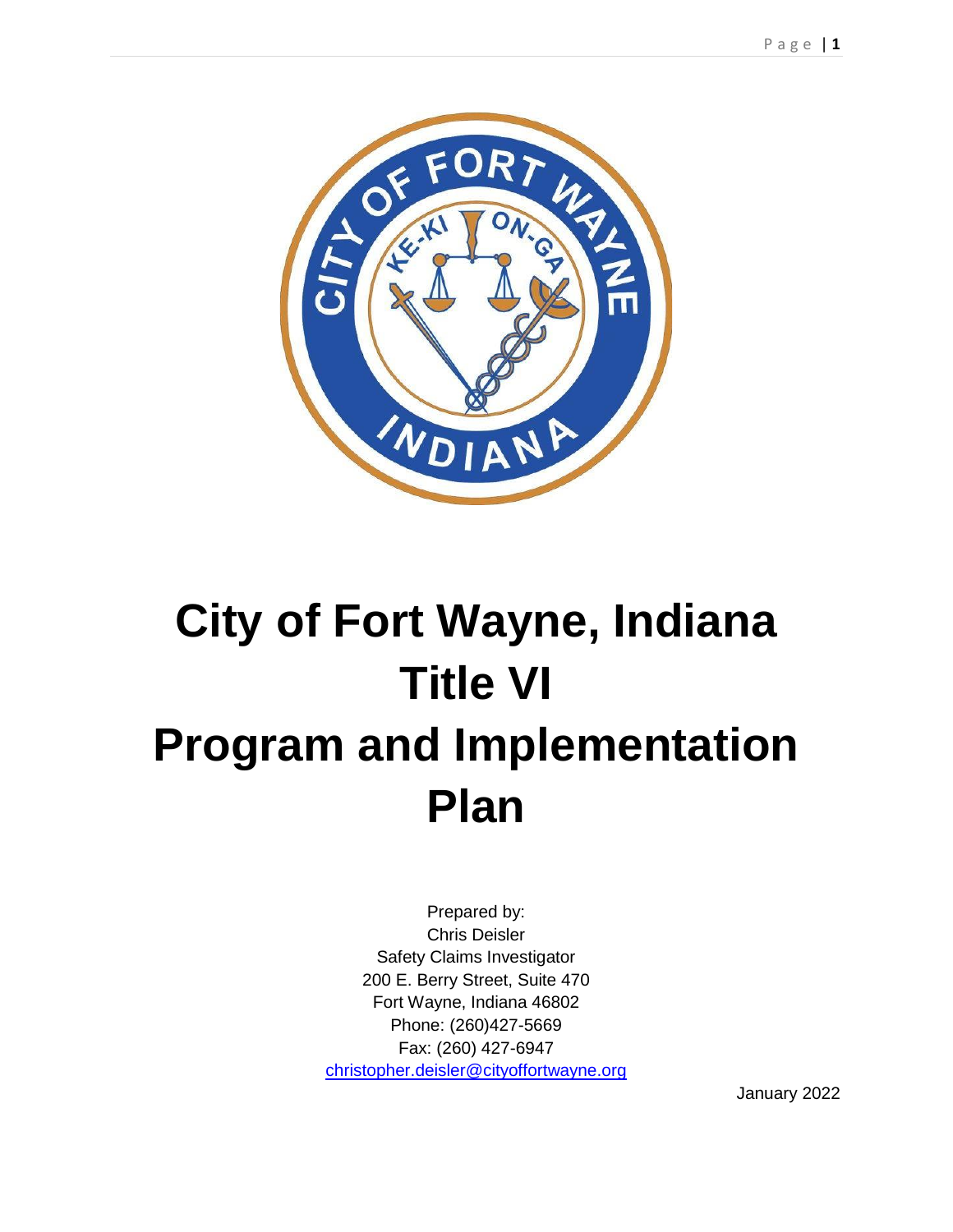# **Table of Contents- Program and Implementation Plan**

# **Table of Contents- Exhibits**

| Exhibit #10- United States 2000 Census Language Identification Cards 10          |  |
|----------------------------------------------------------------------------------|--|
| Exhibit #11- 2014 American Community Survey Map: Fort Wayne LEP Population 11    |  |
|                                                                                  |  |
| Exhibit #13- 2014 American Community Survey Map: Population living in poverty 13 |  |
|                                                                                  |  |
|                                                                                  |  |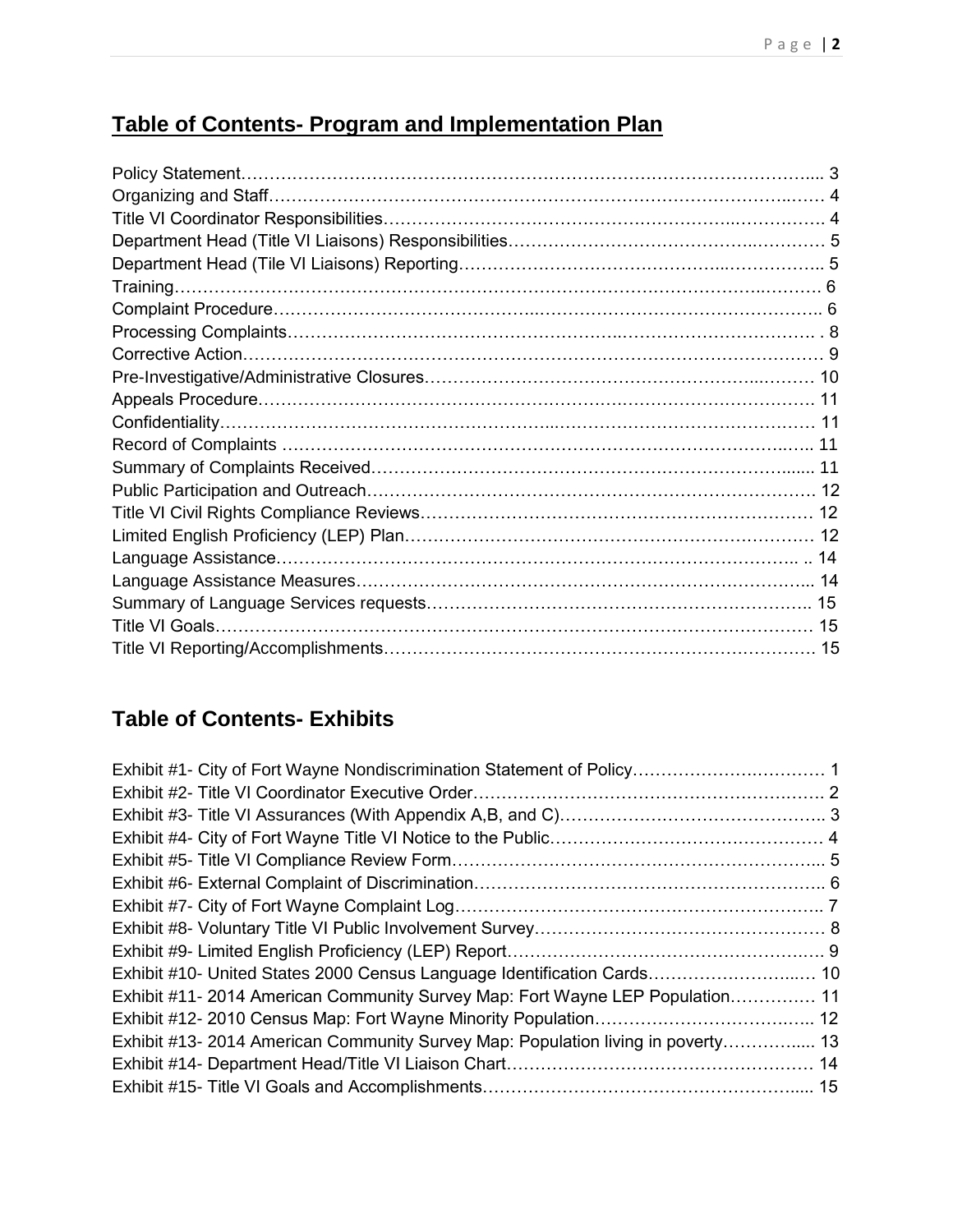# **Title VI Policy Statement**

Title VI of the Civil Rights Act of 1964 prohibits discrimination on the basis of race, color, national origin, disability, religion, sex, sexual orientation, gender identity, age, low income status, or limited English proficiency in programs and activities receiving Federal financial assistance. Specifically, Title VI provides that "no person in the United States shall, on the grounds of race, color, national origin, disability, religion, sex, sexual orientation, gender identity, age, low income status, or limited English proficiency be excluded from participation in, be denied the benefits of, or be subjected to discrimination under any program or activity receiving Federal financial assitance4" (42 U.S.C. Section 2000d).

The City of Fort Wayne is committed to ensuring that no person is excluded from participation in, or denied the benefits of its services on the basis of race, color, national origin, disability, religion, sex, sexual orientation, gender identity, age, low income status or limited English proficiency as protected with Title VI (Exhibit 1).

This plan was developed to guide The City of Fort Wayne in its administration and management of Title VI related activities.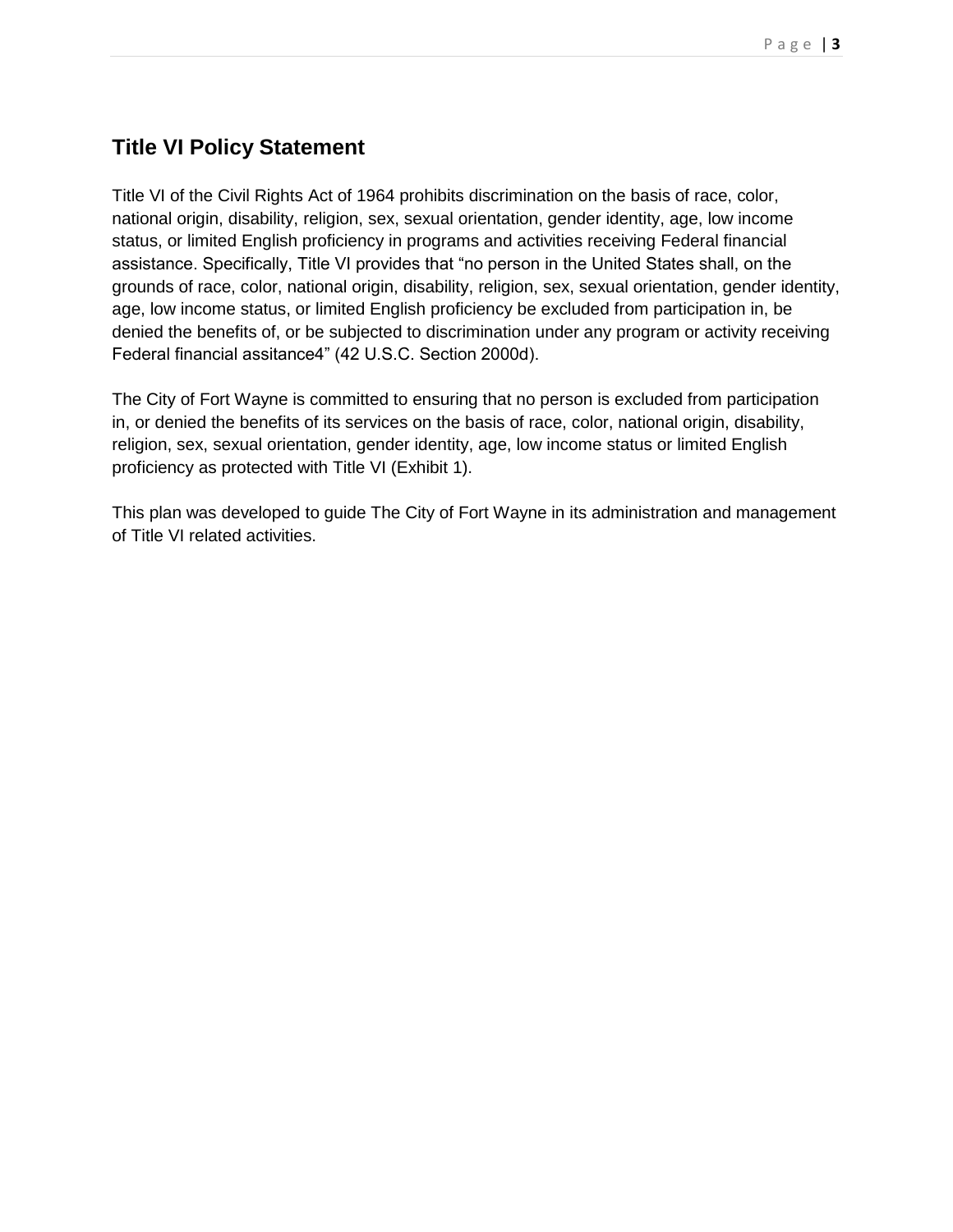# **Organization and Staffing**

The Risk Management Specialist within the City of Fort Wayne's Risk Management Department, Marcia Wiblin-Whited, serves as the Title VI Coordinator on behalf of The City of Fort Wayne (Executive Order; Exhibit 2). The Title VI Coordinator is responsible for the overall management of the Title VI Program to ensure the compliance with provisions of the City's policy of nondiscrimination with the law. The contact information for the Title VI Coordinator is as follows:

Marcia Wiblin-Whited Title VI Coordinator 200 E. Berry Street, Suite 470 Fort Wayne, IN 46802 Ph: 260-427-6362 Fax: 260-427-6947

# **Responsibilities of Title VI Coordinator**

As authorized by the LPA Administrator, the Title VI Coordinator is responsible for initiating, monitoring, and ensuring LPA compliance with Title VI requirements as follows:

- Administer, coordinate and Implement the Title VI Program plan.
- Review written Title VI complaints and ensure every effort is made to resolve complaints informally at the local or regional level.
- Review statistical data gathering process to ensure sufficiency of data for meeting requirements of Title VI program administration.
- Ensure that available census data is included as a part of all Environmental Impact Statements/Assessments (EIS/EIA) for projects receiving Federal Highway Administration or other Federal assistance.
- Conduct or facilitate training programs on Title VI issues and regulations for LPA employees; facilitate Title VI training for appropriate staff, contractors and sub-recipients.
- Review and update the LPA Title VI plan as needed or required.
- Prepare an annual report of Title VI accomplishments and changes to the program in the preceding Federal fiscal year, identify goals and objectives for the upcoming year as required.
- Work with LPA staff to develop and disseminate Title VI program information to LPA employees and sub-recipients, including contractors, subcontractors, consultants, and sub-consultants and beneficiaries, as well as the general public.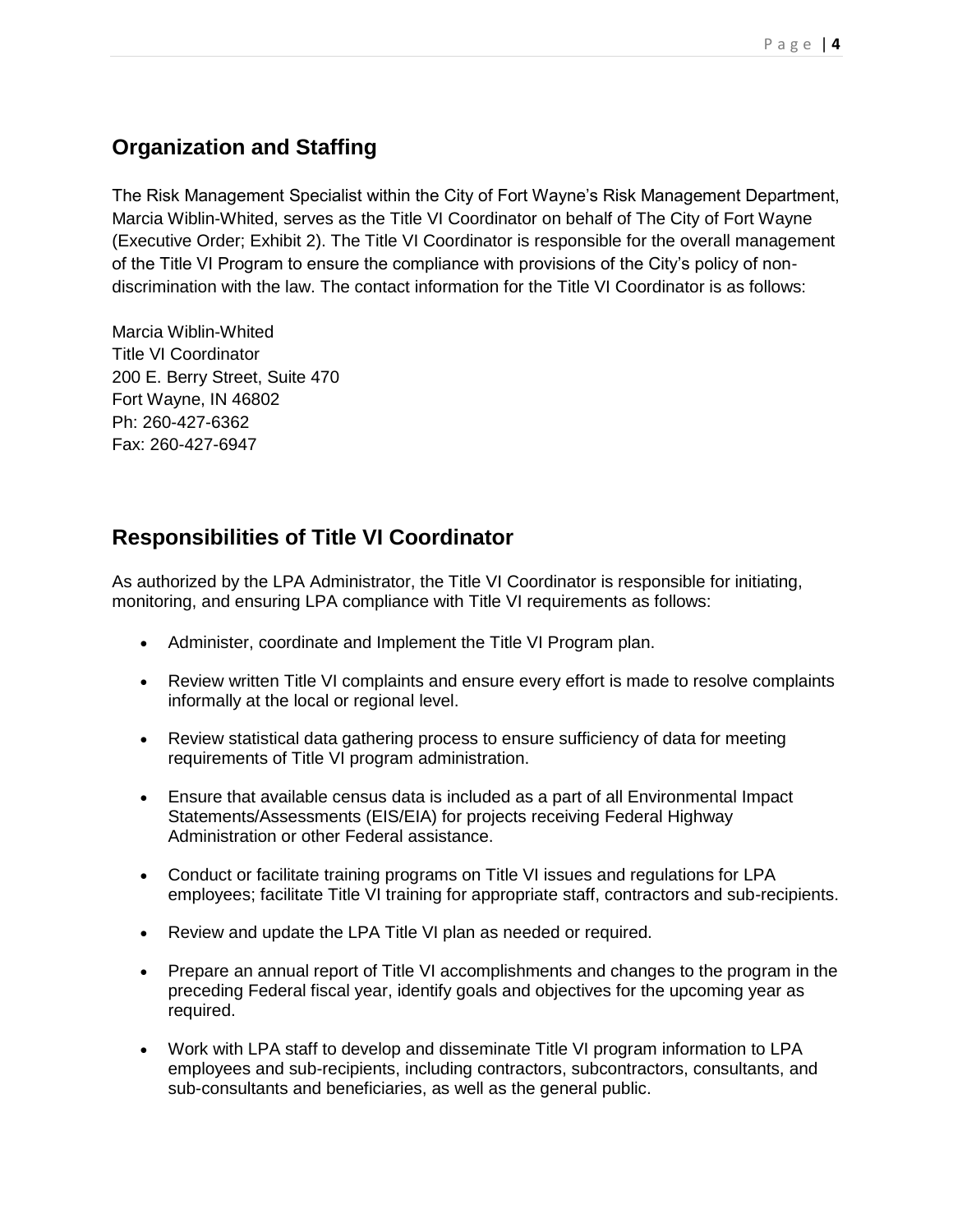- Work with other LPA offices to establish procedures for promptly resolving deficiencies, as needed. Recommend procedures to identify and eliminate discrimination that may be discovered in and LPA processes.
- The Coordinator will maintain and update Legislative and Procedural information for the current LPA Title VI Plan.

## **Department Head (Title VI Liaison) Responsibilities**

#### □ See "**Department Head Chart**" for contact information

The Department Heads for the City of Fort Wayne are as follows:

#### **Each Department Head within the City of Fort Wayne is responsible for the following under Title VI:**

- Ensuring all City contract documents contain the appropriate Title VI provisions (Exhibit #3).
- Consulting with the Title VI Coordinator when Title VI complaints are received or issues arise.
- Ensure that all people are treated equitably regardless of race, color, national origin, disability, religion, sex, sexual orientation, gender identity, age, low income status or limited English proficiency.
- Develop and update internal policies and procedures to ensure Title VI compliance during all phases of projects, activities, etc.
- Ensure all business pertaining to the selection, negotiation, and administration of consultant contracts and agreements is accomplished without discrimination based on race, color, national origin, disability, religion, sex, sexual orientation, gender identity, age, low income status, or limited English proficiency.
- Provide information in the appropriate language or interpreters (within reason) as needed for individuals with disabilities and LEP persons.

## **Department Head (Title VI Liaison) Reporting**

The Department Heads must submit the Title VI Compliance Review Form (Exhibit # 5) to the Title VI Coordinator to be used as an assessment tool to determine whether the departments are in compliance with Title VI and to ascertain instances where the Title VI Coordinator may provide training to help the Department Heads achieve its Title VI goals and maintain compliance. The Title VI Coordinator will review the data collection procedures for each department periodically to ensure compliance with The City of Fort Wayne's Title VI Program requirements. The Department Heads should prepare the report and submit it annually around October.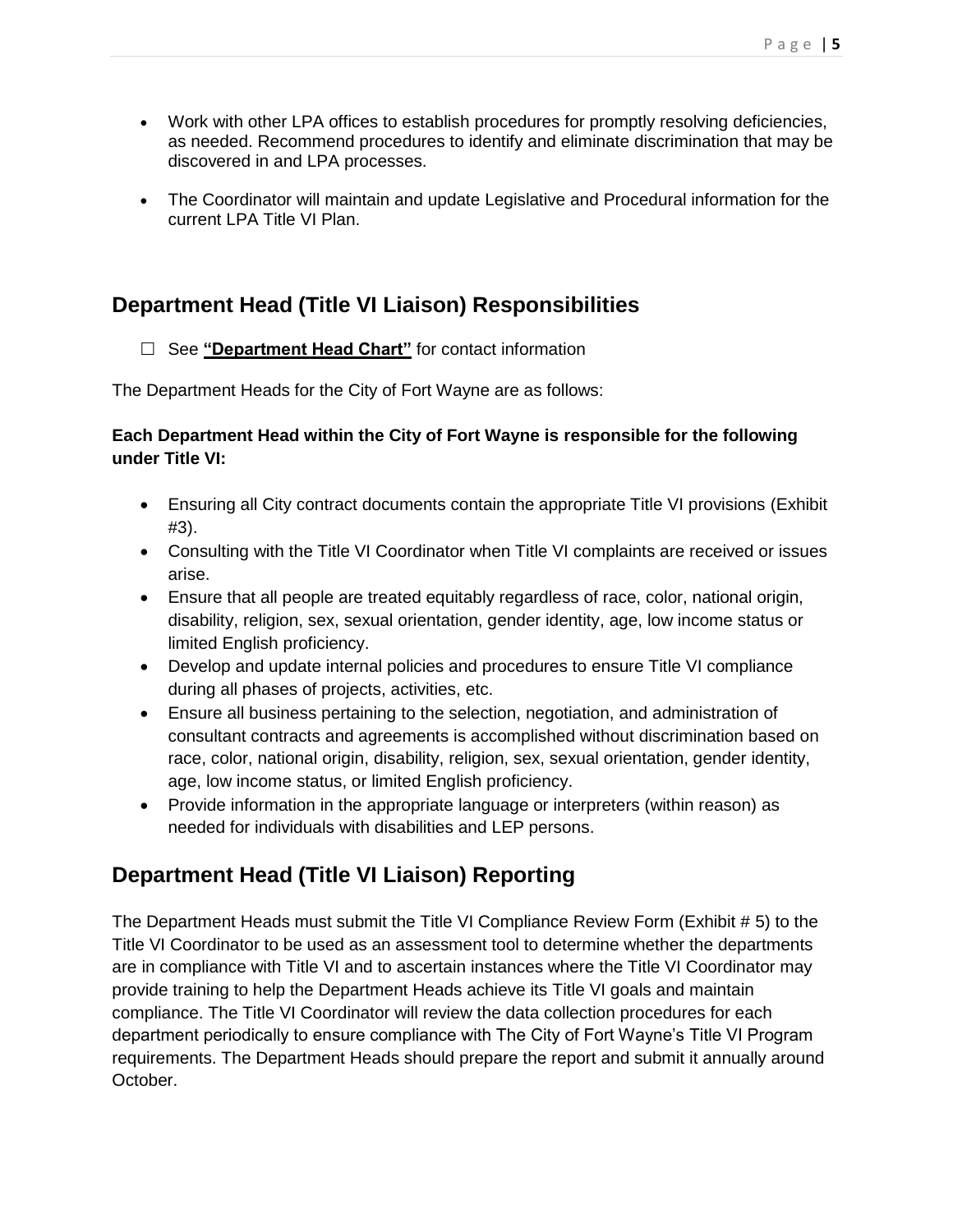The following information should be included in each annual report submitted:

- Number of federally funded projects awarded during the past year.
- Number of Title VI Complaints received during the past year.
- Attendance at public meetings/hearings tracked and broken down by ethnicity, race, gender, and disability.
- Data collected on ethnicity, race, gender, and disability for communities impacted by construction projects.
- Does your staff understand the Title VI Policy and Procedures set in place for the City?
- Information on number of LEP persons needing assistance including service used and any related costs.
- Any questions, comments, or concerns regarding the Title VI Policy and Procedure.

## **Training**

The Title VI Coordinator will make Title VI Program and the LEP Plan training available to employees, contractors, sub-recipients, and the Title VI Liaisons. The training provides information on Title VI provisions and operation and identifying Title VI issues and resolution of complaints. All City of Fort Wayne employees and Title VI Liaisons training is tracked by the City's Human Resources tracker.

## **City of Fort Wayne Complaint Procedure**

Any person who believes that he or she as a member of a protected class, has been discriminated against based on race, color, national origin, gender identity, age, disability, sex, sexual orientation, religion, low income status, or Limited English Proficiency in violation of Title VI of the Civil Rights Act of 1964, as amended and its related statutes, regulations and directives, Section 504 of the Vocational Rehabilitation Act of 1973, Americans with Disabilities Act of 1990, as amended, the Civil Rights Restoration Act of 1987, as amended, and any other Federal nondiscrimination statute may submit a complaint. A complaint may also be submitted by a representative on behalf of such a person.

It is the policy of the City of Fort Wayne to conduct a prompt and impartial investigation of all allegations of discrimination and to take prompt effective corrective action when a claim of discrimination is substantiated.

No one may intimidate, threaten, coerce or engage in other discriminatory conduct against anyone because they have taken action or participated in an action to secure rights protected by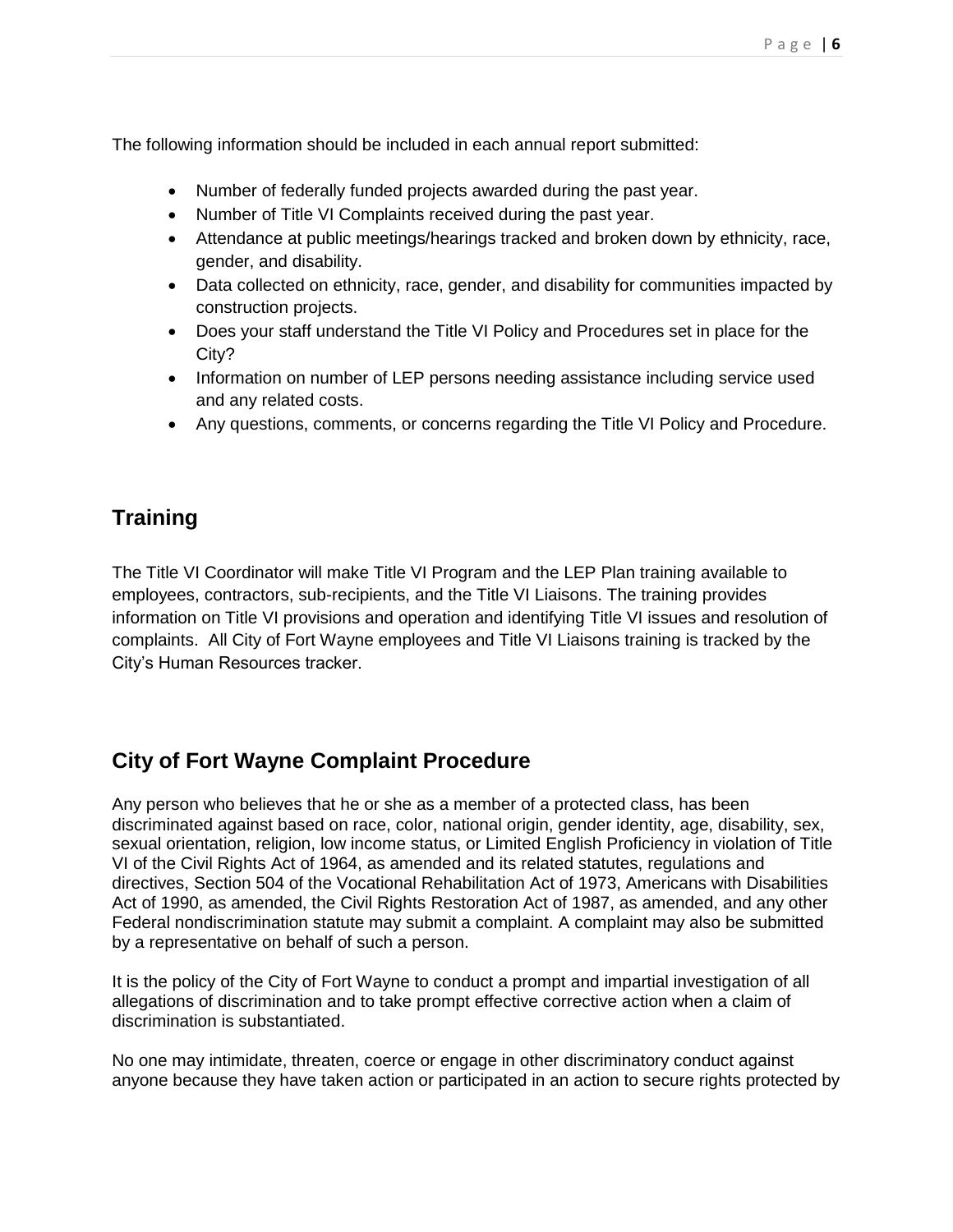the civil rights laws. Any individual alleging such harassment or intimidation may submit a complaint by following the procedure printed below.

Any individual who feels that he or she has been discriminated against may submit a written or verbal complaint. The complaint may be communicated to any City of Fort Wayne Department Supervisor or to the City of Fort Wayne Title VI Coordinator, Marcia Wiblin-Whited. The complaint should be submitted within 60 days of the alleged discrimination. Complaint forms may be found on the City of Fort Wayne website, [http://www.cityoffortwayne.org/,](http://www.cityoffortwayne.org/) or in the City of Fort Wayne Risk Management office (Exhibit #6). Individuals are not required to use the City of Fort Wayne complaint form. If necessary, the City of Fort Wayne will help an individual prepare his or her complaint to writing for his or her signature.

Generally a complaint should include the name, address and telephone number of the individual complaining (complainant) and a brief description of the alleged discriminatory conduct including the date of harm. An individual submitting a complaint alleging discrimination may include any relevant evidence, including the names of witnesses and supporting documentation.

#### **Complaints should be directed to:**

**Marcia Wiblin-Whited Title VI Coordinator Risk Management Specialist, Risk Management City of Fort Wayne 200 E. Berry Street Fort Wayne, Indiana 46802 260-427-6362 [marcia.wiblin-whited@cityoffortwayne.org](mailto:marcia.wiblin-whited@cityoffortwayne.org)**

Within 60 days of the receipt of the complaint the City of Fort Wayne will conduct an investigation of the allegation based on the information provided and issue a written report of its findings to the complainant. The City of Fort Wayne will try to obtain an informal voluntary resolution to all complaints at the lowest level possible.

A complainant's identity shall be kept confidential except to the extent necessary to conduct an investigation. All complaints shall be kept confidential.

These procedures do not deny the right of any individual to file a formal complaint with any government agency or affect an individual's right to seek private counsel for any complaint alleging discrimination.

Complaints may also be filed with the following government agencies:

Indiana Department of Transportation Economic Opportunity Division 100 N. Senate, Room N750 Indianapolis, IN 46204 Phone: (317) 233-6511 Fax: (317) 233-0891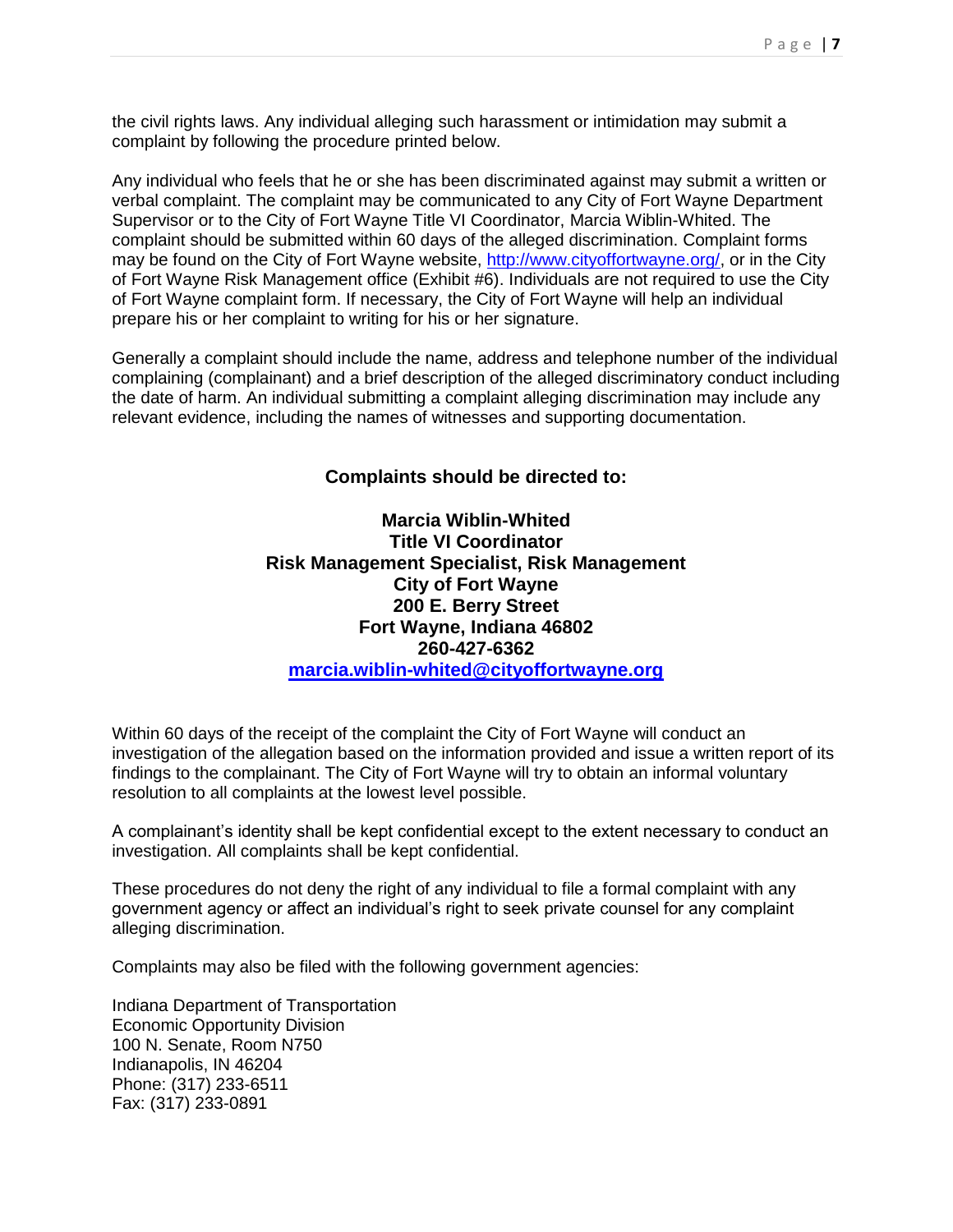Indianapolis District EEOC Office 101 West Ohio Street, Ste 1900 Indianapolis, IN 46204 Phone: (800) 669-4000 Fax: (317) 226-7953 TTY: 1 (800) 669-6820

Indiana Civil Rights Commission 100 N. Senate Ave., Room N103 Indianapolis, IN 46204 Toll Free: 1 (800) 628-2909 Phone: (317) 232-2600 Fax: (317) 232-6560 Hearing Impaired: 1 (800) 743-33

#### **Processing Complaints**

The Title VI Coordinator will process all complaints. The Title VI Coordinator is responsible for: • Maintaining a log of all complaints. The Title VI Coordinator will note the complaint in the log (Exhibit #7) by sequential case number based on the year, month and order in which the City received the complaint. For example, if the City received its first complaint on March 4, 2011, the case number would be 2011-03-01.

• Acknowledging receipt of the complaint and informing the Complainant of the action taken or proposed action to be taken to process the complaint in the form of an acknowledgement letter. The acknowledgement letter shall include a restatement of the complaint, brief statement of the City's jurisdiction over the sub-recipient if the complaint is regarding a sub-recipient, and contact information for the investigator assigned to conduct the investigation.

• Providing written notice of the complaint to INDOT within 10 working days of receipt of the complaint.

• Forwarding a notice via certified mail to the Respondent informing them of the allegations, requesting a position statement and providing the name and telephone number of the Title VI Program staff person assigned to investigate the complaint.

• Informing the Complainant that he or she has a right: (1) to have a witness or representative present during any interviews and (2) to submit any documentation he or she perceives as relevant to proving the allegations contained in the complaint.

• Providing the Respondent an opportunity to respond to all aspects of the Complainant's allegations.

• Determining which witnesses will be contacted and interviewed.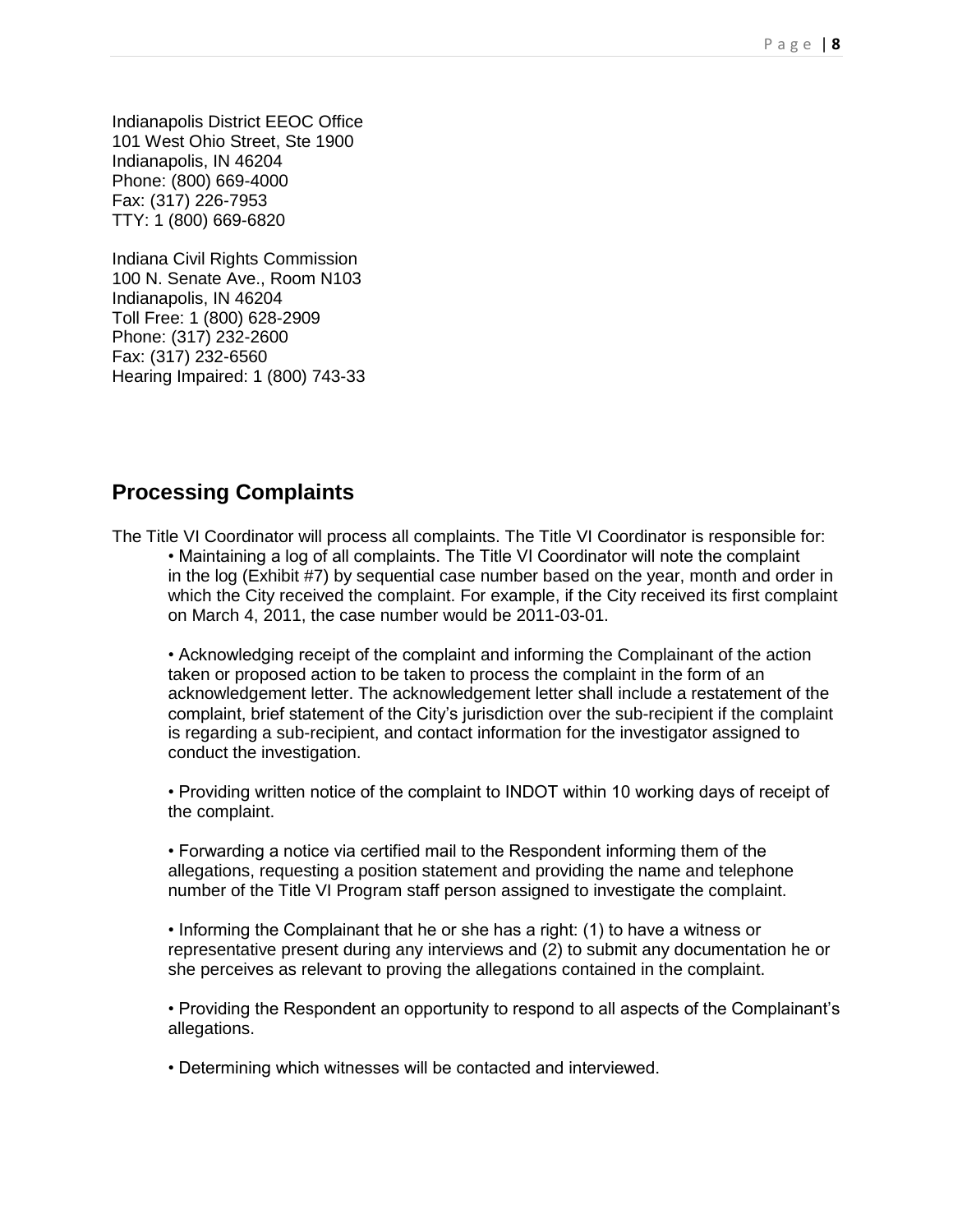• Contacting the Complainant at the conclusion of the investigation to provide the Complainant an opportunity to provide additional information before the Cityy prepares its final report to be forwarded to INDOT.

• Writing a confidential investigative report (IR) and forwarding a copy of the same to INDOT. The report shall not be disclosed to the Complainant or Respondent. The report shall include the following:

• A summary of the written complaint;

• A brief description of the standard of review/methodology used to investigate the complaint;

• Summarized statements taken from witnesses;

• Findings of fact and an analysis of the evidence gathered. The analysis should address each allegation in the complaint and Respondent's position;

• A determination, based on the preponderance of evidence presented, of whether the complaint is substantiated or unsubstantiated; and

• Proposed corrective action for substantiated cases.

• Drafting a Letter of Findings (LOF) and mailing the LOF to INDOT, Respondent and Complainant (by certified mail) within 60 calendar days of the date the complaint was received by the City. The LOF will include the following:

• A summary of the written complaint;

• A brief description of the standard of review/methodology used to investigate the complaint;

• Findings of fact and an analysis of the evidence gathered. The analysis should address each allegation in the complaint and Respondent's position;

• A determination, based on the preponderance of evidence presented, of whether the complaint is substantiated or unsubstantiated;

• Proposed corrective action for substantiated cases; and

• A notice of the right to appeal to the FHWA with an outline of the procedures for appeal.

### **Corrective Action**

If the City recommends corrective action, the City will give the Respondent 30 calendar days to inform the City of the actions taken for compliance. The Title VI Coordinator shall monitor Respondent's corrective action compliance. Corrective action may include actions that the Respondent will complete at a future date after the initial 30 days and must include projected time in which the Respondent will complete the action. If the Respondent has not taken the recommended corrective action within the 30-day period allowed, the City will find the Respondent to be in noncompliance with Title VI and its implementing regulations. Noncompliance not corrected by informal means as described above may be subject to sanctions as per 49 CFR § 21.13.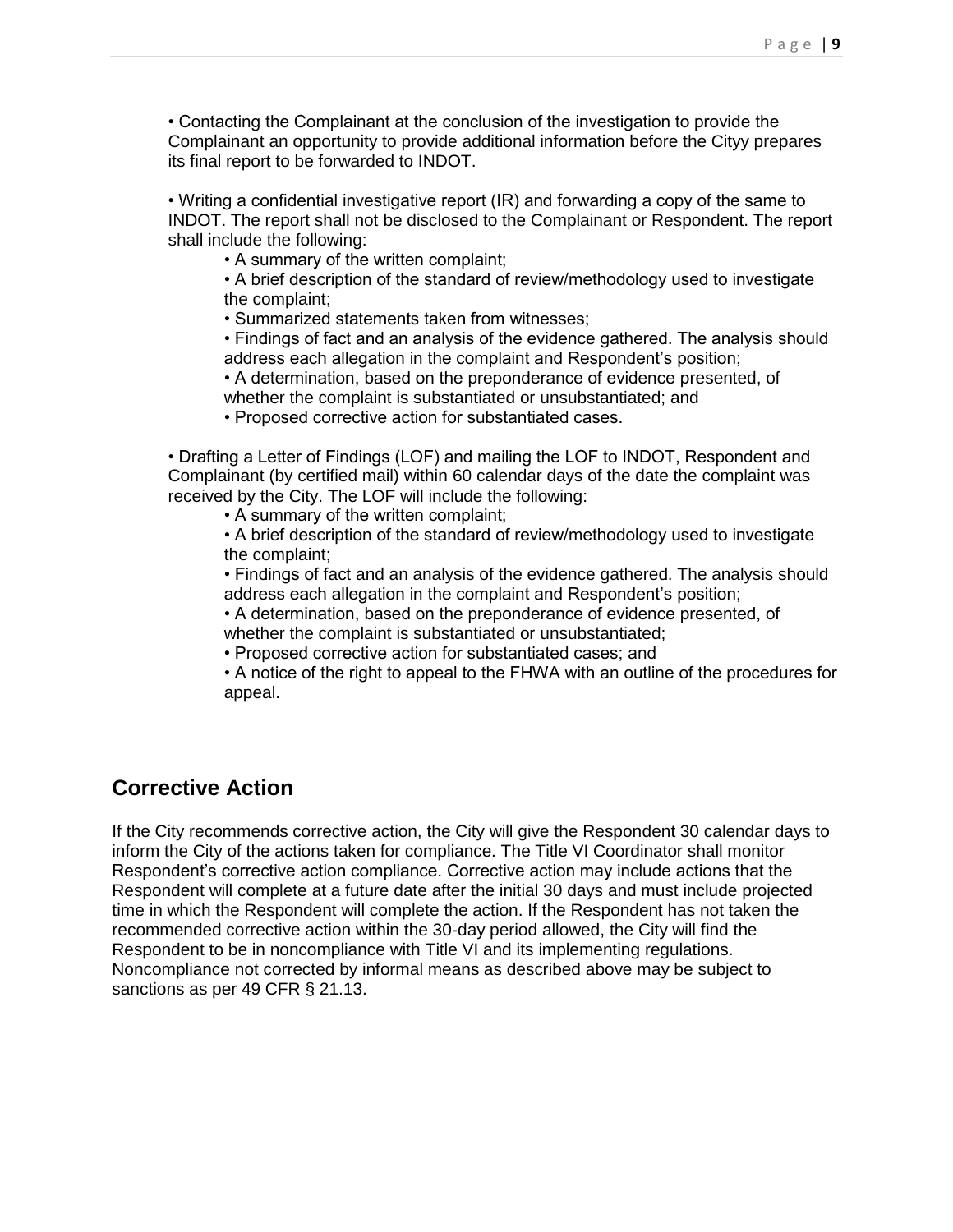#### **Pre-Investigative/Administrative Closures**

It is the general practice of the City to investigate all complete complaints; however, the City may administratively close a complaint at its discretion. The types of complaints that may be administratively closed and will not be investigated include, but are not limited to, the following:

- Complaints that fail to state a claim or provide any substantial or coherent claim;
- Complaints that are outside the scope of the City's Title VI jurisdiction;
- Untimely complaints filed more than 60 days after the alleged discriminatory acts;
- Complaints voluntarily withdrawn by the Complainant;

• Complaints in which the investigation has been impaired by the City's inability to locate the Complainant;

• Complaints that are a continuation of a pattern of previously filed complaints involving the same or similar allegations against the same recipient or other recipients that repeatedly have been found factually or legally unsubstantiated by the City;

• Complaints containing the same allegations and issues that have been addressed in a recently closed complaint or compliance review conducted by the City;

• Complaints containing allegations that are foreclosed by previous decisions by the Federal courts, Department of Justice or the City policy determinations;

• Complaints filed for complainants or parties who refuse to cooperate with the investigation and whose lack of cooperation substantially impairs the completion of the investigation. In such circumstances, the Complainant should be contacted and advised that their lack of cooperation has hindered the investigation. Furthermore, the Complainant must be advised that continued failure to cooperate may result in an administrative closure of the complaint without further investigation;

• Complaints transferred to another agency for investigation; and

• Complaints where the death of a Complainant makes it impossible to investigate the Allegations fully or the death of the Complainant forecloses the possibility of relief because the complaint involved potential relief solely for the Complainant or injured party.

The City shall notify Complainants in writing via certified mail when a determination is made to administratively close a case without further investigation. The notification shall include an explanation of the basis for the administrative closure.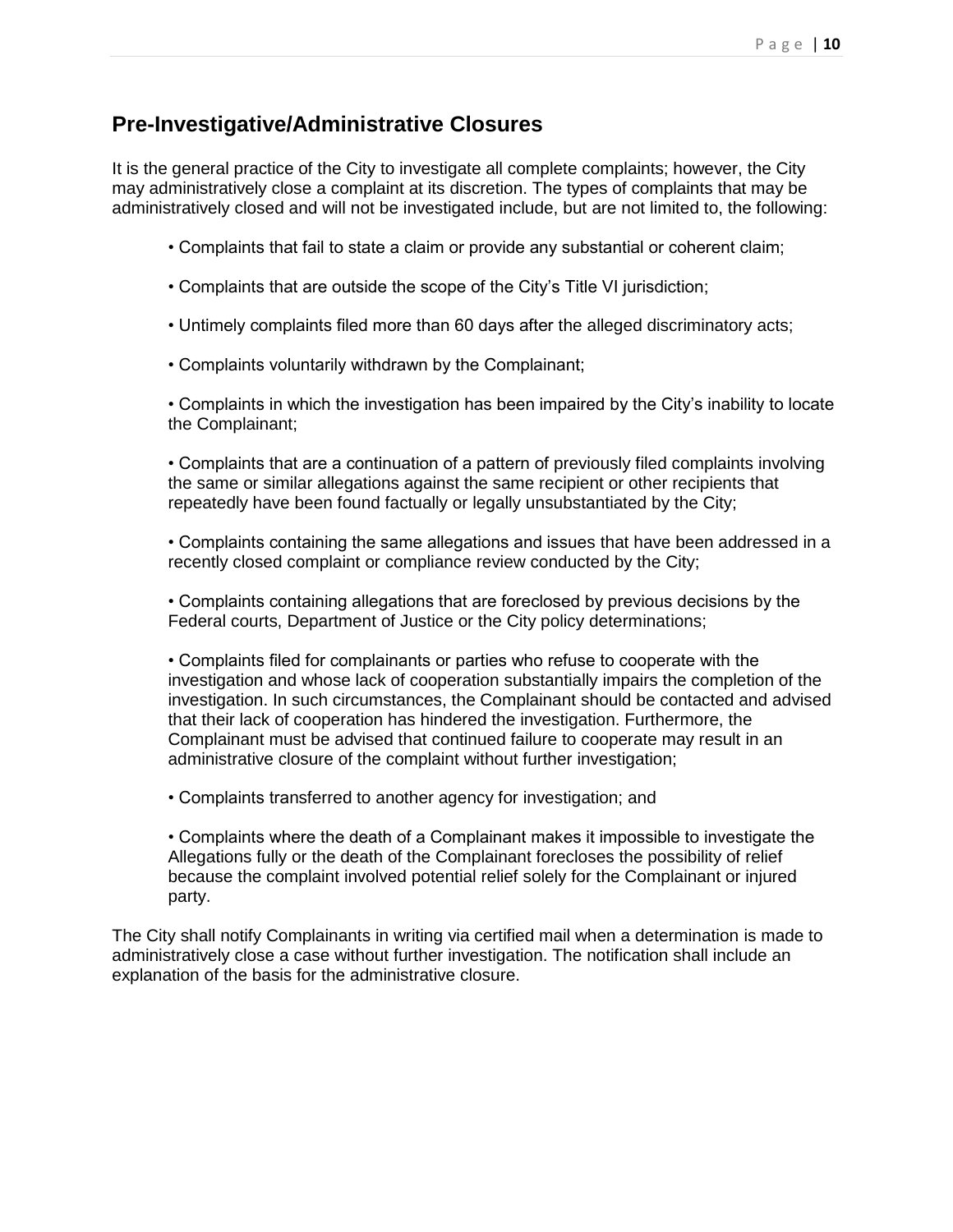## **Appeals Procedures**

The Complainant has the right to appeal to INDOT any determination that results in an unsubstantiated claim. The City will convey to the Complainant the procedures for filing the appeal to INDOT along with the Letter of Findings. The procedure for filing an appeal with INDOT is:

- Complainant must submit the appeal in writing to the Title VI Coordinator within 14 calendar days of receipt of the City's Letter of Findings.
- Complainant must cite in the appeal the specific portion(s) of the finding with which the Complainant disagrees and the reason(s) for the disagreement.
- The City will forward the appeal and the record within seven (7) calendar days to INDOT for review.
- INDOT has 30 calendar days after the receipt of the appeal to complete its review.

• Written findings of INDOT are then sent to the Complainant and the Title VI Coordinator.

#### **Confidentiality**

In accordance with DOT Order 1000.12, the City shall keep all complainants' identities confidential except to the extent necessary for carrying out an investigation. If an investigator determines that it is necessary to disclose the Complainant's identity to the Respondent or a third party the investigator must first obtain Complainant's written permission. Furthermore, the City shall obtain a Complainant's written consent before providing a copy of the complaint to the Respondent or a third party.

#### **Records**

The Title VI Coordinator shall maintain all records of an investigation in a confidential area for three (3) years after the completion of the investigation.

#### **Summary of Complaints Received**

• As of November 2020 there were no Title VI related complaints.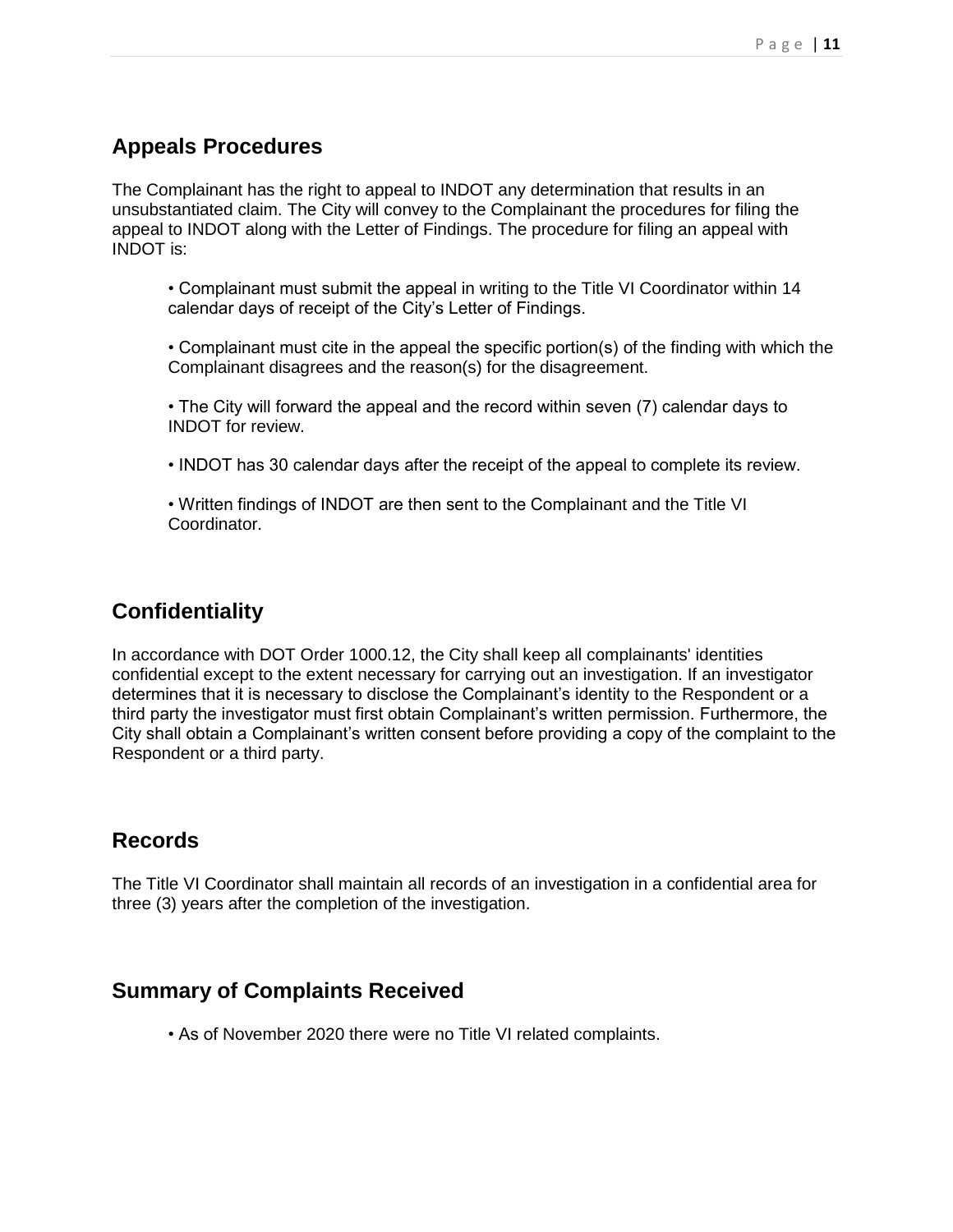## **Public Participation and Outreach**

The City of Fort Wayne's Title VI Coordinator will update the Title VI webpage as needed.

The City of Fort Wayne, Indiana will make available a Voluntary Title VI Public Involvement Survey (Exhibit #8) available at all public meetings and hearings. The Presiding Officer is responsible for making an announcement at the beginning and at the end of the meeting or hearing informing the attendees of the purpose of the survey and requests the attendees to complete the survey.

The completed surveys will be retained for three (3) years from the date of the meeting or hearing.

### **Title VI Civil Rights Compliance Reviews**

The City of Fort Wayne, Indiana performs annual reviews to determine overall compliance with Title VI of the Civil Rights Act of 1964, which prohibits discrimination against person(s) based on race, color, national origin, disability sex, age, low income status, or limited English proficiency in programs or activities, receiving Federal financial assistance. The City of Fort Wayne performs annual reviews through interviews and document reviews within each department (See Exhibit #5 – Compliance Review Form).

# **Limited English Proficiency (LEP) Plan**

This Limited English Proficiency Plan has been prepared to address City of Fort Wayne, Indiana responsibilities as a recipient of federal financial assistance as they relate to the needs of individuals with limited English language skills. The plan has been prepared in accordance with Title VI of the Civil Rights Act of 1964, U.S.C. 2010, and its implement regulations provide that no person shall be subjected to discrimination on the basis of race, color, national origin, disability, religion, sex, sexual orientation, gender identity, age, low income status or limited English proficiency under any program or activity that receives federal financial assistance.

Executive Order 13166, titled *Improving Access to Services for Persons with Limited English Proficiency,* indicates that differing treatment based upon a person's inability to speak, read, write or understands English is a type of national origin discrimination. It directs each federal agency to publish guidance for its respective recipient clarifying their obligation to ensure that such discrimination does not take place. This order applies to all state and local agencies which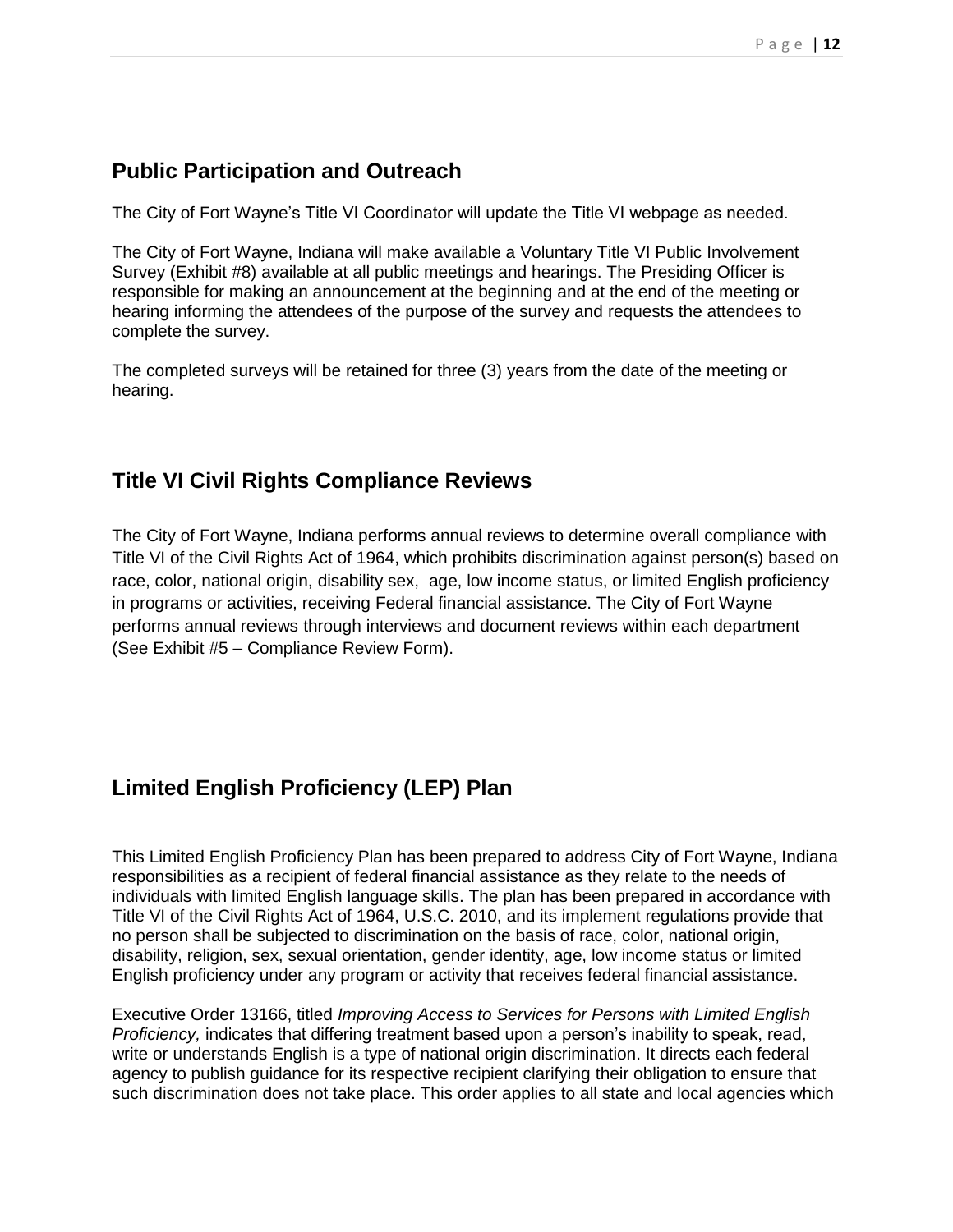receive federal funds, including all City of Fort Wayne departments and divisions receiving federal grant funds.

In developing the plan while determining the City of Fort Wayne's extent of obligation to provide LEP services, we undertook the U. S. Department of Transportation's four-factor analysis which considers the following factors:

#### **1. The number or proportion of LEP person in the service area who may be served or are likely to encounter a City program, activity, or servic**e.

The City of Fort Wayne has a population of 263,886 based on the 2020 U.S. Census. The total population for The City of Fort Wayne 5 years of age and older is 237,780 based on the 2019 American Community Survey 1-Year Estimates. The 1-Year 2019 American Community Survey determined that 13,391 (5.5% of the City's population 5 years and older) persons in The City of Fort Wayne have limited English proficiency; that is, they speak English "less than very well". The Spanish language was the largest non-English speaking language group. Based on the 2019 1-Year American Community Survey there were 5,104 respondents age 5 and older identified as speaking the Spanish language that spoke English "less than very well".

#### **2. The frequency with which LEP individuals come in contact with a City program, activity, or service.**

The City of Fort Wayne implemented the LEP Plan in July 2017; therefore, the City assesses the frequency at which employees have or could have contact with LEP persons over the next year.

#### **3. The nature and importance of the program, activity, or service provided by the City to LEP community.**

The majority of the population, 85.2% in The City of Fort Wayne speaks only English. Based on the 2019 1-Year American Community Survey the largest geographic concentration of any one type of LEP individuals in The City of Fort Wayne service area is Spanish.

#### **4. The resources available to the City and overall cost to provide LEP assistance.**

This will be a goal in the upcoming year for The City of Fort Wayne to investigate and select a resource for interpreting and document translation service that best serves the needs of The City of Fort Wayne.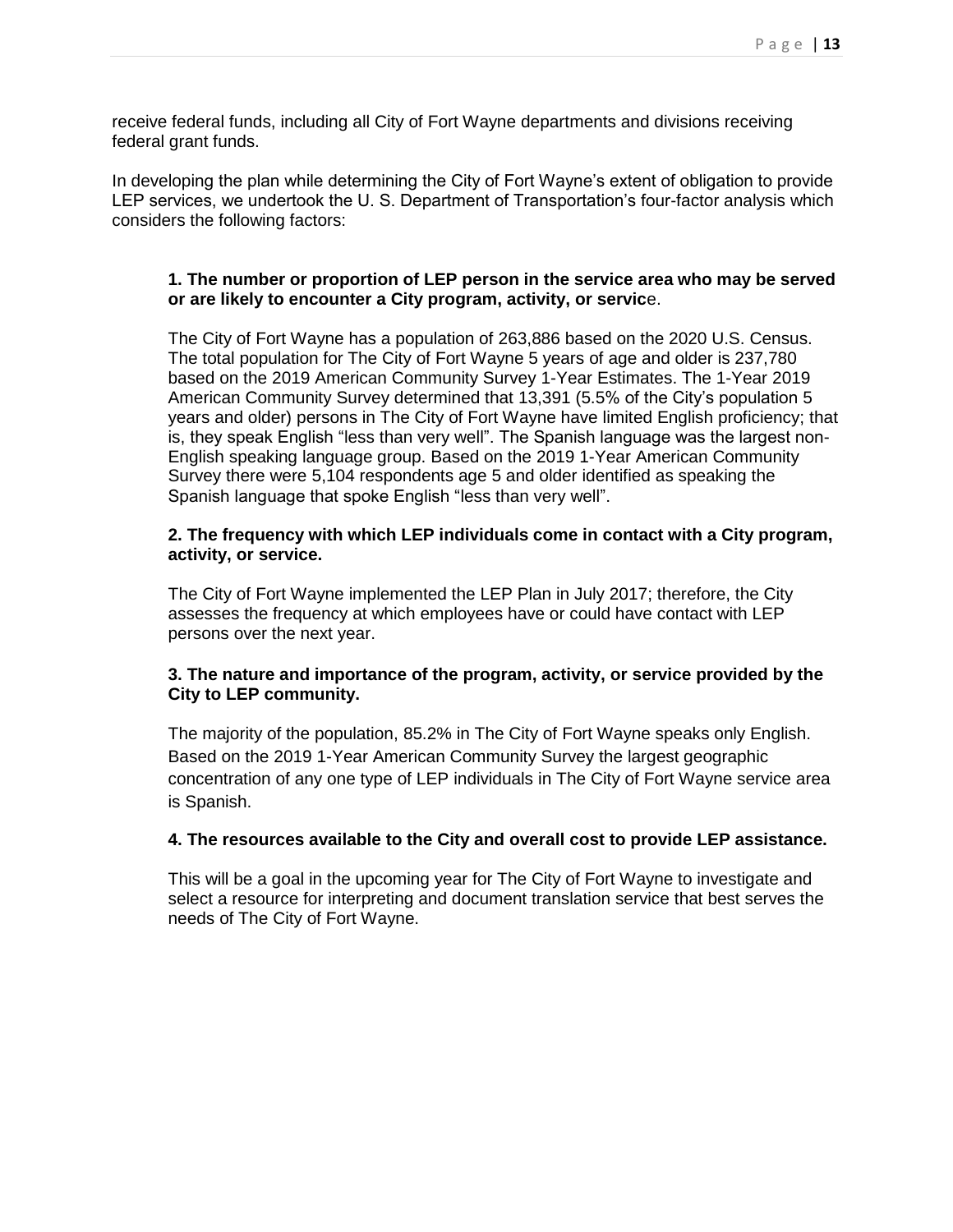#### **Language Assistance**

A person who does not speak English as their primary language and who has a limited ability to read, write, speak or understand English may be a Limited English Proficient person and may be entitled to language assistance with respect to The City of Fort Wayne's programs and activities. Language assistance can include interpretation, which means oral or spoken transfer of a message from one language into another language and/or translation, which means the written transfer or a message from one language into another language. The City of Fort Wayne will determine when interpretation and/or translation are needed and are reasonable. How City staff may identify if an interpreter is needed or if an LEP person needs language assistance:

• Examine records to see if requests for language assistance have been received in the past, either at meetings or over the phone, to determine whether language assistance might be needed at future events (Exhibit 10)

• Have Language Identification Flashcards (Exhibit 11) available at City events near the registration table and at customer service areas easily accessible to the staff. Individuals self-identifying as persons not proficient in English may not be able to be accommodated with translation assistance at the time, but it will assist in identifying language assistance needs for future events.

#### **Language Assistance Measures**

Although there is a low percentage in the City of Fort Wayne of LEP individuals, that is, persons who speak English "not well" or "not at all", the City of Fort Wayne will strive to offer language assistance using the following measures:

• If an individual asks for language assistance and The City of Fort Wayne determines that the individual is an LEP person and if language assistance is necessary to provide meaningful access. The City of Fort Wayne has the discretion to determine whether language assistance is needed, and if so, the type of language assistance necessary to provide meaningful access.

• When an interpreter is needed, in person or on the telephone, staff will attempt to determine what language is required and access the language interpreting service provided to the staff.

• The City of Fort Wayne will periodically assess the need for language assistance based on requests for interpreters and/or translation.